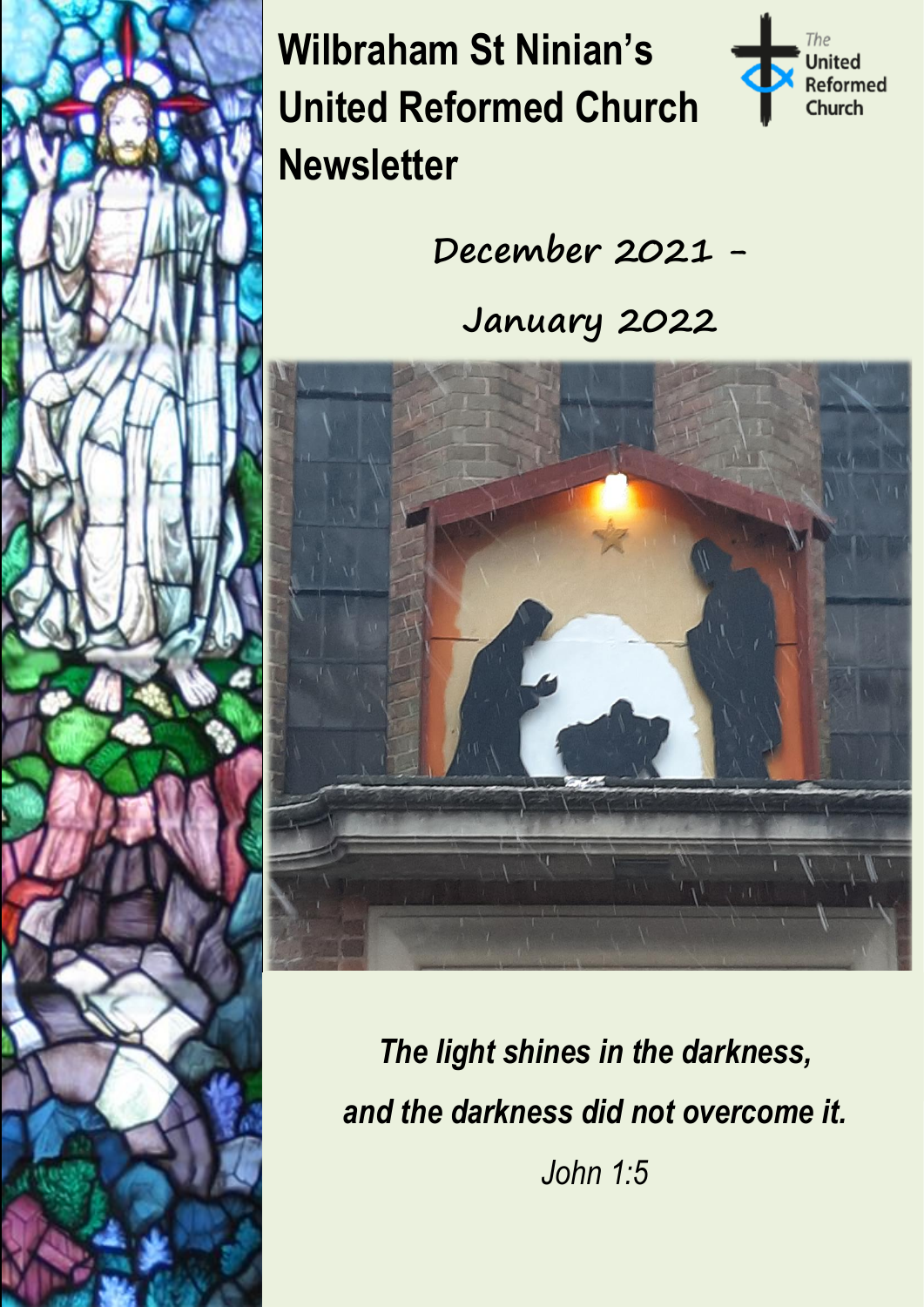### **From the Editor… December - January 2021**



#### *Advent Waiting and Hoping*

Each Sunday in Advent, we light a candle on our Advent wreath. Each candle represents a different theme: hope, peace, joy, and love. The first Sunday's candle is the candle of hope, and this year, perhaps more than ever because

of the continuing pandemic, we long to see the light of hope in our lives.

While 'hope' in English is abstract, 'hope' in Hebrew provides a strong concrete image. In Hebrew, hope is the word *tikvah -* from the Hebrew root *qavah,* which denotes waiting expectantly, but also a twisting or binding. It is the word used for making rope. Hundreds of thin strands of fabric - each one alone could easily snap – but, tightly bound together, they form a rope that cannot be broken. A woven cord or rope cannot only be seen with our eyes, but it is something we can grasp hold of with our hands. In other words, hope is something real enough that we can *cling* to it.

How do we cling to hope and keep waiting? How do we keep doubt from overwhelming us? This *waiting* is *qavah;* we are bound together with each other and with God, and so, we are empowered to take courage and make room for God to work in our lives, the God who brings light out of darkness and brings hope into our waiting.

**those who wait for the Lord shall renew their strength, they shall mount up with wings like eagles, they shall run and not be weary, they shall walk and not faint.**  *(Isaiah 40:31) Advent Blessings, Mel*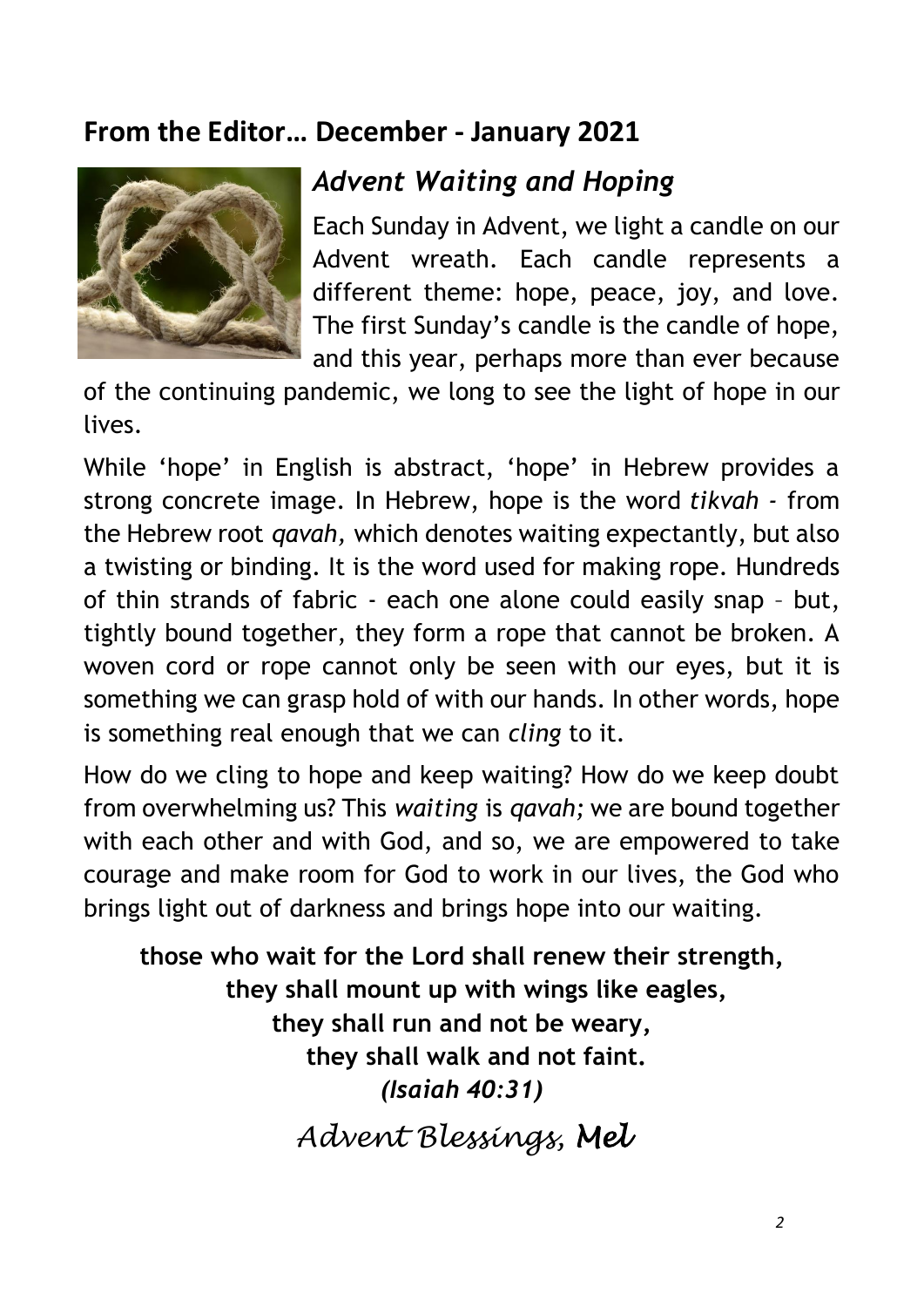## Church News

Our friend the **Rev Andy Braunston** has been appointed to the new post of Minister for Digital Worship to serve the whole URC. As part of his role Andy will develop a range of digital worship ministries for the URC and continue and extend the Daily Devotions and



Daily Devotions Sunday Service formats. Andy says, "I am honoured to be appointed to this role and am looking forward to developing the Devotions and the Sunday services to make them ever more useful tools of discipleship." Andy should be starting his new role in mid to late February. He and Ian will remain in Glasgow for now but, in the medium term, they are planning to move rather further north to Orkney, where Andy and Ian have spent many happy holidays.

**Additional Elders and Managers** are needed to help the smooth running of the church. If you are interested please speak to any of the Elders.

All members of the morning congregation have been double vaccinated against Covid 19 and many have also received their third jab to maintain protection levels. **However,** as a congregation we must continue to be cautious and alert to the dangers of the virus, especially in the light of the disturbing news about the new Omicron variant. We will continue with our Covid-19 safety measures: social distancing, mask-wearing, hand sanitising etc.



**Readers are required for our Carol Service on December 19th .** Offers of help welcomed.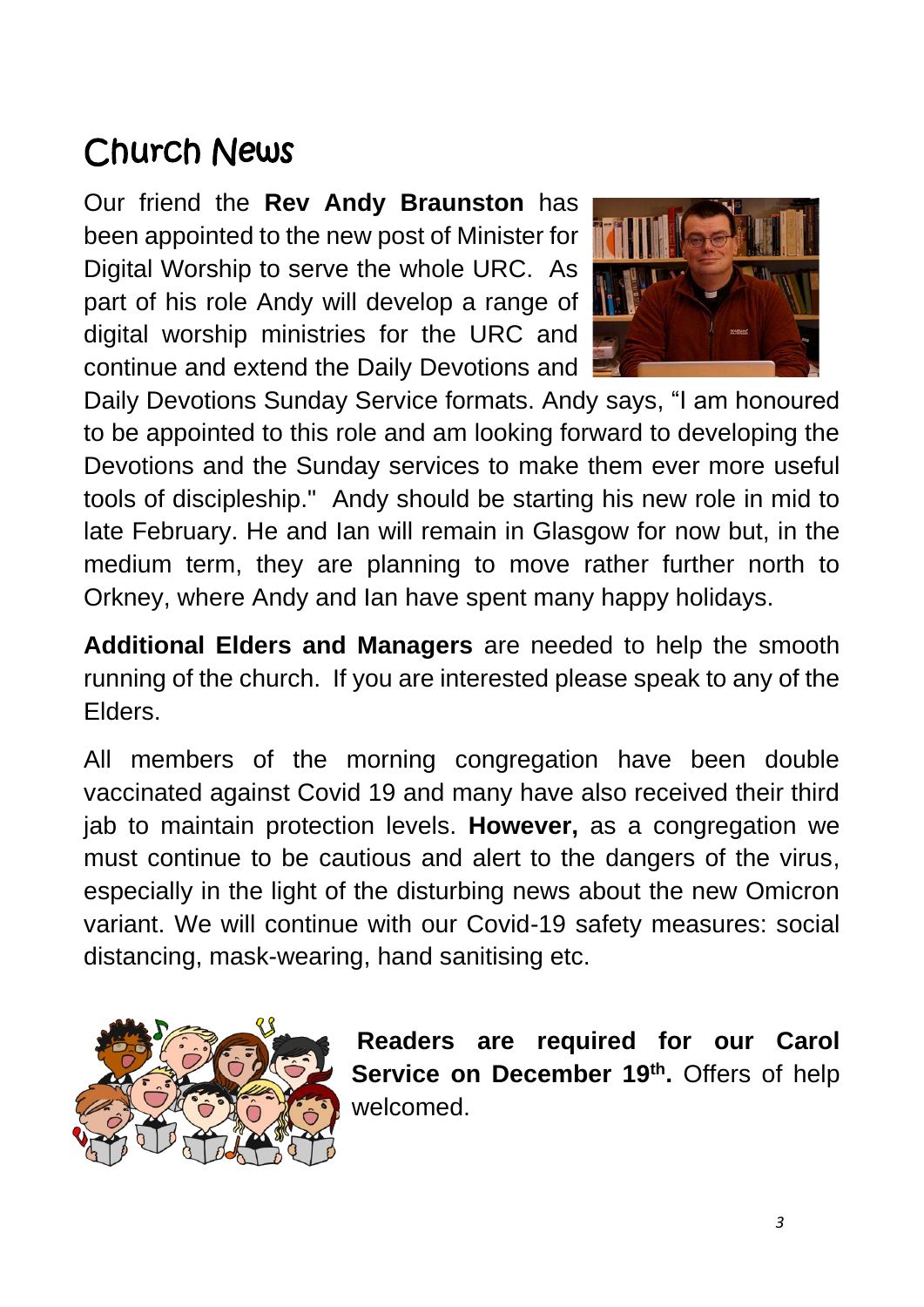# Family News

A celebration of the life of **Sidney (Sid) Beckett** took place on Tuesday 9<sup>th</sup> November at Manchester Crematorium; the Revd Valerie Davies was the officiant. Sid had a long and successful teaching career ending up as Head Teacher at Lily Lane Primary School. He was liked and respected by all who knew him. Happily married to Brenda for over 51 years, Sid had found his soul mate to share his life. Please keep Brenda in your prayers.

In mid-November **Chris Burton** became ill with Covid and isolated at home. **Ella Burton** thought she had the 'super cold' but, on being tested, found that she too had Covid. Ella's condition deteriorated quite rapidly and she was taken into the ICU at Wythenshawe Hospital. She continued to deteriorate, was put into an induced coma and placed on a ventilator. After a very worrying week Ella was taken off the ventilator and placed in Ward A2. Ella has made remarkable progress since then and is now home, receiving physiotherapy and support to help her recovery.

We send our condolences to **Paul England**, who has been worshipping with us for several months. Paul's wife Anne has been ill for some time and, sadly, she passed away on Saturday 27<sup>th</sup> November. Please keep Paul and his family in your prayers.

**Eric Morgan** remains in hospital receiving palliative care. Eric and the Morgan family remain in our prayers.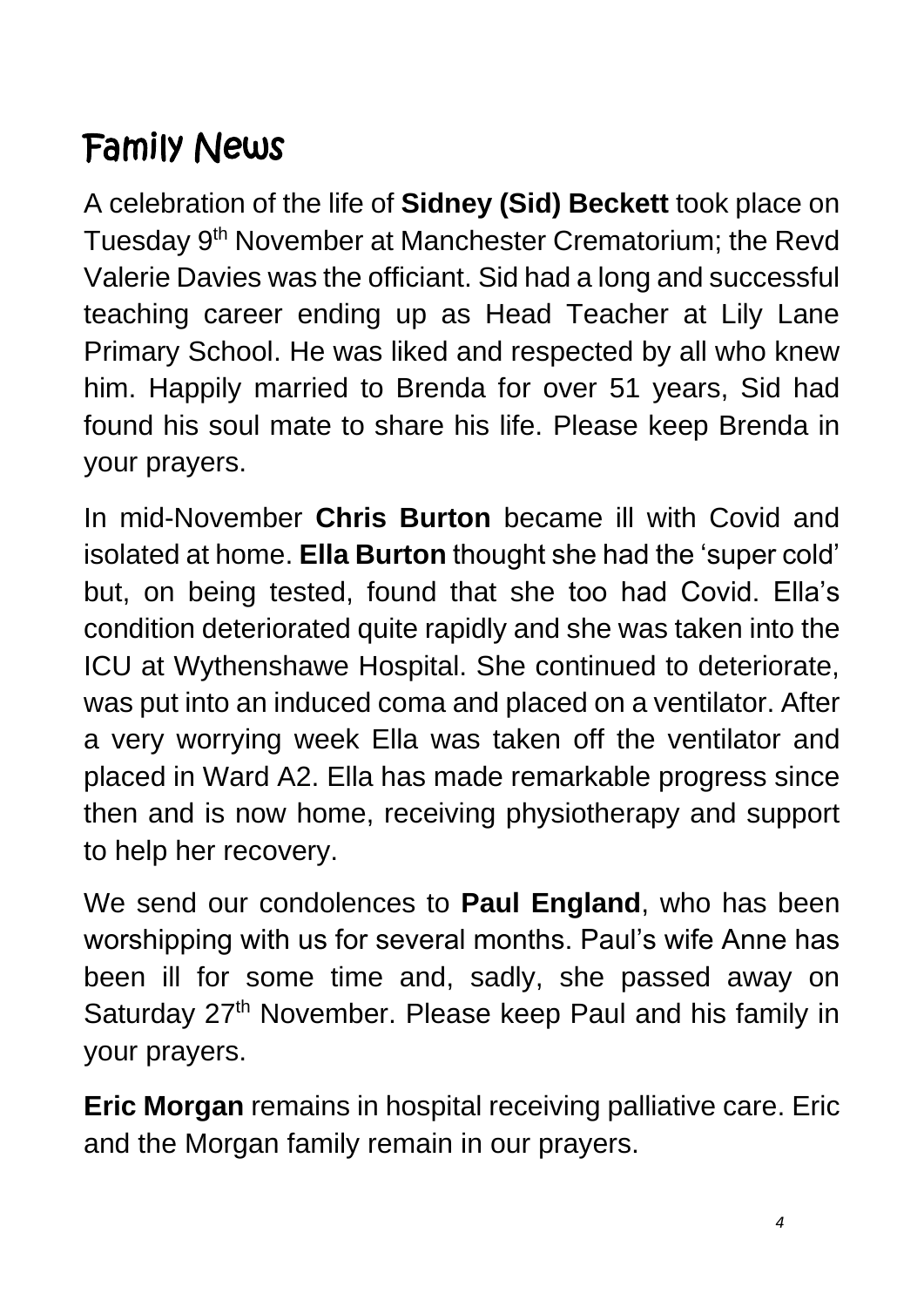Some sad news from Anne, the daughter of **Hilda Crawford** who attended St Ninian's until 2001 when she moved away from the area. Sadly, Hilda passed away on Monday  $20<sup>th</sup>$ November. She received our newsletters regularly and took a keen interest in their contents. We send our condolences to Anne and please keep Hilda's family in your prayers.



**Jenny Johnson** celebrated her 100<sup>th</sup> Birthday on 23<sup>rd</sup> November. She received many cards, including one from HM the Queen, and had a party at her home. Congratulations, Jenny, we wish you many happy returns.

**Sue Posada** is coming over to the UK from Colombia in early December and hopes to attend church while she is here. We look forward very much to seeing her and to hearing news of her and the family.

A memorial service was held for **Philip Jones** in church on Friday 5<sup>th</sup> November. The service was led by the Rev Dr Adam Scott, supported by the Rev Andy Braunston who delivered the eulogy and the Rev Lee Battle who operated the Zoom. 70 people attended in person (mainly from the Metropolitan Congregation past and present) and many more attended on Zoom. Philip will be remembered for his wit, his wisdom and his care and concern for LGBT asylum seekers. Philip was an Elder and Manager of Wilbraham St. Ninian's and a worship leader for the Metropolitan Congregation.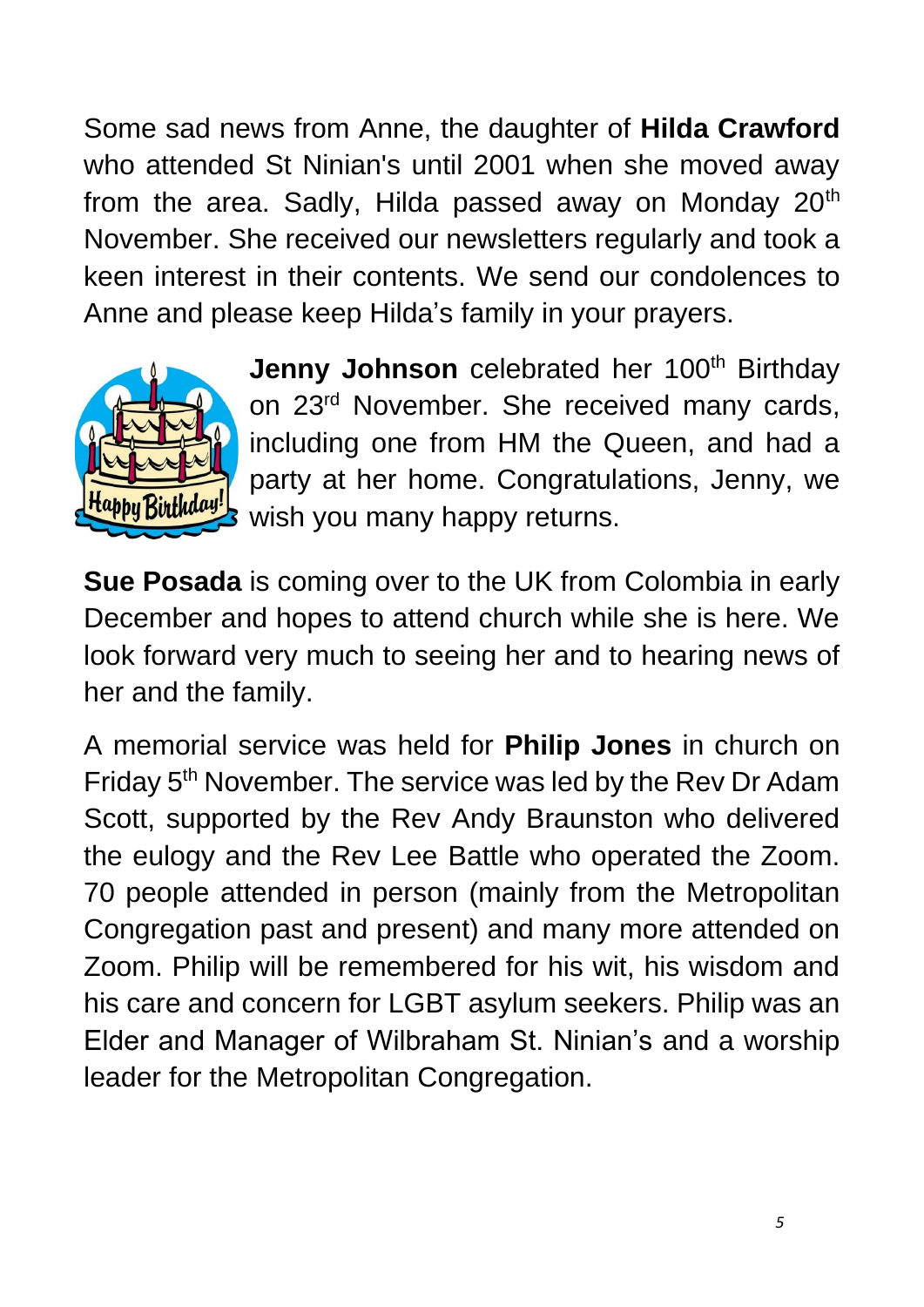## **Dates for your diary**

| Sunday 28 <sup>th</sup> November       | <b>Advent Sunday Service</b>                |
|----------------------------------------|---------------------------------------------|
| 10.45 am                               | <b>Dr Adrian Curtis</b>                     |
|                                        | <b>Communion Service</b>                    |
| Sunday 5 <sup>th</sup> December        | <b>Rev John Grundy</b>                      |
| 10.45 am                               | <b>Communion led by Mel Hall</b>            |
| Sunday 12 <sup>th</sup> December       | <b>Gift Day Service</b>                     |
| 10.45 am                               | <b>Mel Hall</b>                             |
| Sunday 19 <sup>th</sup> December       | <b>Carol Service</b>                        |
| 10.45 am                               | <b>WStN Elders and members</b>              |
| Sunday 19 <sup>th</sup> December       | Zoom Church Meeting 2.00pm                  |
| Monday 20 <sup>th</sup> December       | Zoom Quiet Christmas Service 7.30pm         |
| <u> https://us02web.zoom.us/j/85</u>   | <b>Rev Lee Battle</b>                       |
| 285027328                              | Meeting ID: 852 8502 7328                   |
| Friday 24 <sup>th</sup> December       | <b>Rev Valerie Davies</b>                   |
| 11.30pm                                | <b>Christmas Eve Service with Communion</b> |
| Sunday 26 <sup>th</sup> December       | Zoom Service led by Rev Lee Battle          |
| 11.00am                                | https://us02web.zoom.us/j/85285027328       |
|                                        | Meeting ID: 852 8502 7328                   |
| Sunday 9 <sup>th</sup> January 10.45am | <b>Walt Johnson</b>                         |
| Sunday 16 <sup>th</sup> Jan 10.45am    | Preacher tbc                                |
| Sunday 23 <sup>rd</sup> January        | <b>Rev Valerie Davies</b>                   |
| Sunday 30 <sup>th</sup> January        | Preacher tbc                                |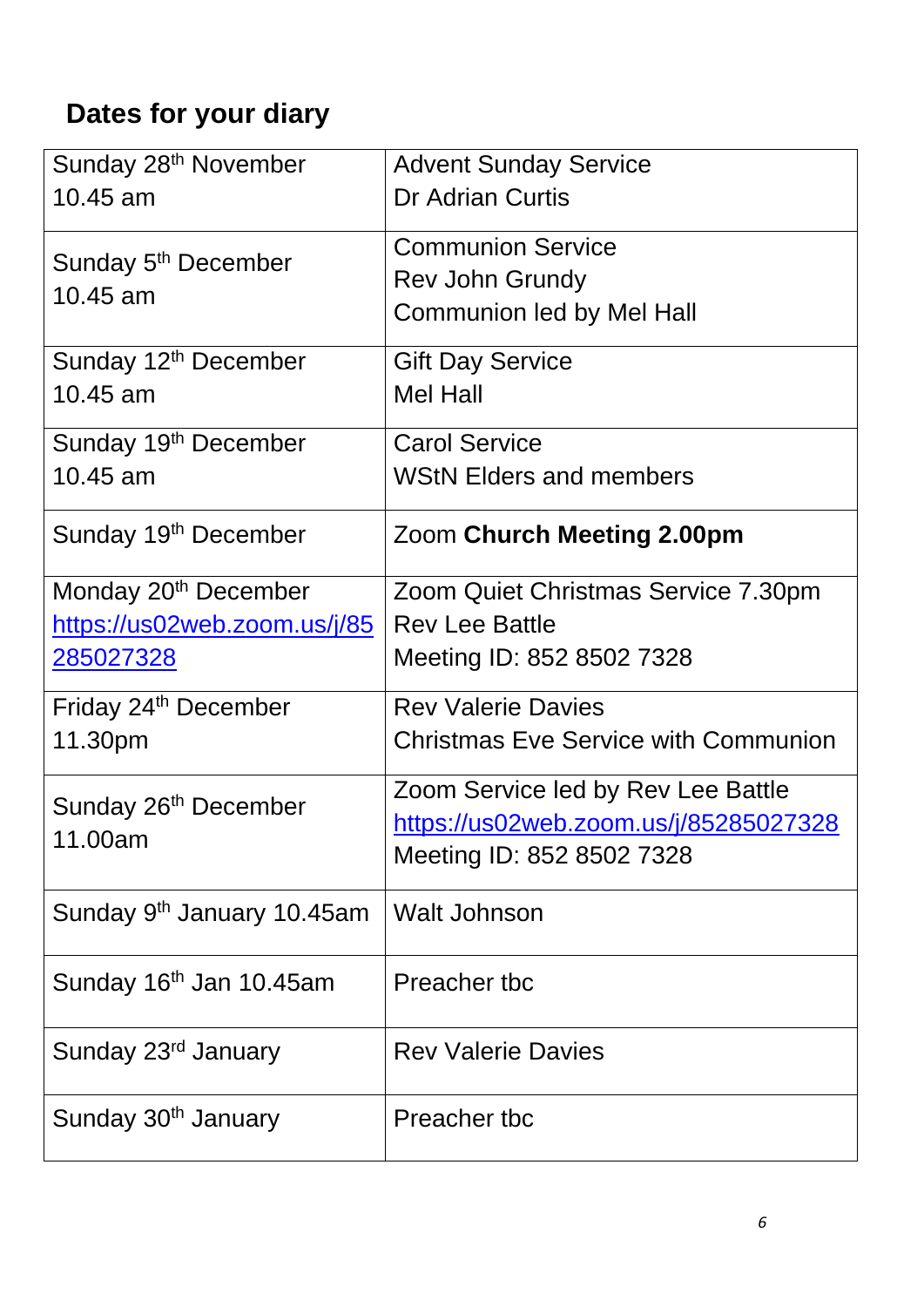## **Lectionary Bible Readings for this period**

*Taken from "Roots on the Web" Lectionary Year C*

.

| Nov $28th$                                                 | Jeremiah 33:14-16; Psalm 25:1-10;                                  |
|------------------------------------------------------------|--------------------------------------------------------------------|
| <b>Advent 1</b>                                            | 1 Thessalonians 3:9-13; Luke 21:25-36                              |
| Dec $5th$                                                  | Malachi 3:1-4; Luke 1:68-79 (Benedictus);                          |
| <b>Advent 2</b>                                            | Philippians 1:3-11; Luke 3:1-6                                     |
| Dec $12th$                                                 | Zephaniah 3:14-20; Isaiah 12:2-6 (Canticle);                       |
| <b>Advent 3</b>                                            | Philippians 4:4-7; Luke 3:7-18                                     |
| Dec $19th$                                                 | Micah 5:2-5a; Luke 1:46b-55 (Magnificat);                          |
| <b>Advent 4</b>                                            | Hebrews 10:5-10; Luke 1:39-45(46-55)                               |
| Dec $24^{th}$ / $25^{th}$<br><b>Christmas</b><br>Eve / Day | Isaiah 9:2-7; Psalm 96; Titus 2:11-14;<br>Luke 2:1-14 (15-20)      |
| Dec $26th$                                                 | 1 Samuel 2:18-20,26; Psalm 148; Colossians                         |
| <b>Christmas 1</b>                                         | 3:12-17; Luke 2:41-52                                              |
| Jan 2 <sup>nd</sup>                                        | Isaiah 60:1-6; Psalm 72:1-7,10-14; Ephesians                       |
| <b>Epiphany</b>                                            | 3:1-12; Matthew 2:1-12                                             |
| Jan 9 <sup>th</sup><br><b>Baptism of</b><br>Jesus          | Isaiah 43:1-7; Psalm 29; Acts 8:14-17; Luke<br>$3:15 - 17,21 - 22$ |
| Jan 16 <sup>th</sup>                                       | Isaiah 62:1-5; Psalm 36:5-10;                                      |
| <b>Epiphany 2</b>                                          | 1 Corinthians 12:12-31a; John 2:1-11                               |
| Jan 23rd                                                   | Nehemiah 8:1-3, 5-6, 8-10; Psalm 19;                               |
| <b>Epiphany 3</b>                                          | 1 Corinthians 12:12-31a; Luke 4:14-21                              |
| Jan 30 <sup>th</sup>                                       | Jeremiah 1:4-10; Psalm 71:1-6;                                     |
| <b>Epiphany 4</b>                                          | 1 Corinthians 13:1-13; Luke 4:21-30                                |